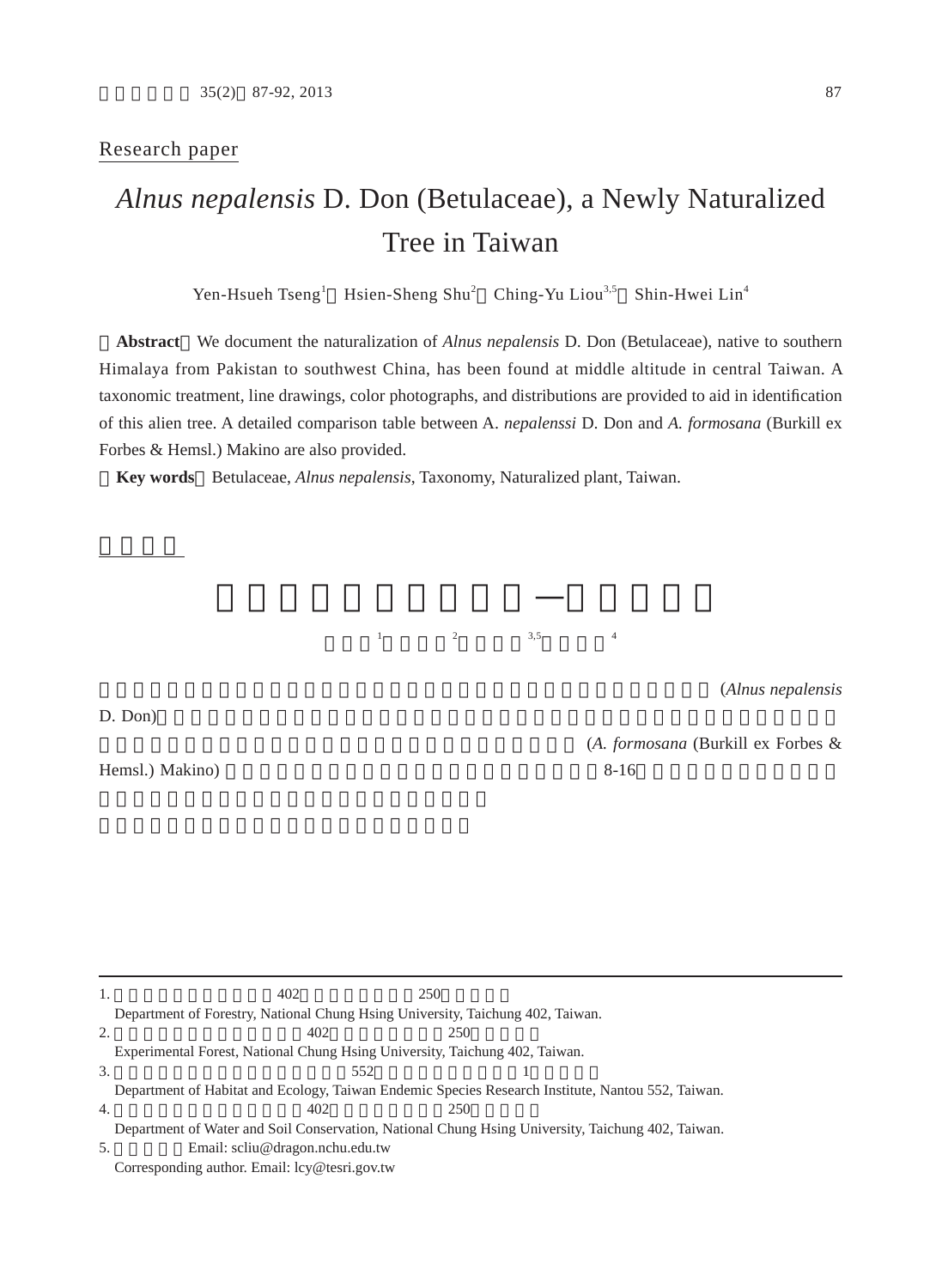## **INTRODUCTION**

Plant naturalizations are more and more common in Taiwan. In the past 6 years (2002- 2008), 77 species naturalized to Taiwan have been published, the naturalization rate of 12.8 is an 3.47-fold increase over the pre-2002 period (3.68 species/year) (Wu *et al*., 2010). In this study we report yet another alien plant, *Alnus nepalensis* D. Don on this island. This tropical tree is native to South Asia from Pakistan, through Nepal, northern India, Bhutan, Burma to southwest China (Neil, 1970; Li & Cheng, 1979; Lamichhaney, 1984). There wasn't any *information* about *A. nepalensis* before (Liao, 1996; Lu *et al*., 2006), but now we can find wild populations of this tree has regenerated at 1,600 m elevation on the open areas in central Taiwan.

The genus *Alnus* Miller (Betulaceae) comprises 40 species that are mainly distributed in Asia, Europe, North and South America. A total of 10 species has been found in China (Li & Cheng, 1979; Li & Skvortsov, 1999). One species, *A. formosana* (Burkill ex Forbes & Hemsl.) Makino, is previously recognized in the second edition of Flora of Taiwan (Liao, 1996). This represented the first confirmed report of the naturalized species in Taiwan.

## **TAXONOMIC TREATMENT**

*Alnus nepalensis* D. Don. Prodr. Fl. Nepal. 58. 1825

Fig. 1. 2. & 3.

Deciduous trees, 40 m tall; bark gray or dark gray, smooth. Branchlets dark brown, sparsely yellow pubescent when young, glabrescent. Buds stipitate, with 2 glabrous, ribbed scales. Petiole

robust, 1-2.5 cm, subglabrous; leaf blade obovatelanceolate, obovate-oblong, ovate, or elliptic,  $4-16 \times 2.5-10$  cm, abaxially with dense, resinous glands, yellow pubescent along veins, bearded in axils of lateral veins, adaxially glabrous, base cuneate or broadly cuneate, rarely subrounded, margin entire or remotely minutely serrate, apex abrupt or acute, rarely acuminate; lateral veins 8-16 on each side of midvein. Female inflorescences numerous, in a panicle, ellipsoid,  $2-2.2$  cm  $\times$  7-8 mm; peduncle robust, 2-8 mm, glabrous; bracts ca. 4 mm, woody, persistent, base cuneate, apex rounded, 5-lobed. Nutlet oblong, ca. 2 mm, with membranous wings ca. 1/2 as wide as nutlet. Fl. May-Jun, fr. Jul-Sep. (Li & Skvortsov, 1999).

**Specimens examined:** Taiwan. Nantou County ( ). Hsinyi Township ( ), Suanglong Forest Road () 15Km. 11 Oct. 2010, Tseng 5097 (TCF).

**Notes:** *Alnus nepalensis* D. Don closely resembles *A. formosana* (Burkill ex Forbes & Hemsl.) Makino, but it is distinguished from the latter by its female inflorescences in a panicle and lateral veins 8-16 pairs (vs. female inflorescences in a raceme and lateral veins 6-7 pairs). (Table 1). *A. nepalensis* D. Don is native to South Asia from Pakistan, through Nepal, northern India, Bhutan, Burma to southwest China (Neil, 1970; Li & Cheng, 1979; Lamichhaney, 1984). In Taiwan it has naturalized for many years at open collapse areas, forming wild populations has been adapted and regenerated stably to the central mountainous regions about 1,600 m in elevation (Fig. 3). It flowers from May to June and sets fruits from July to September.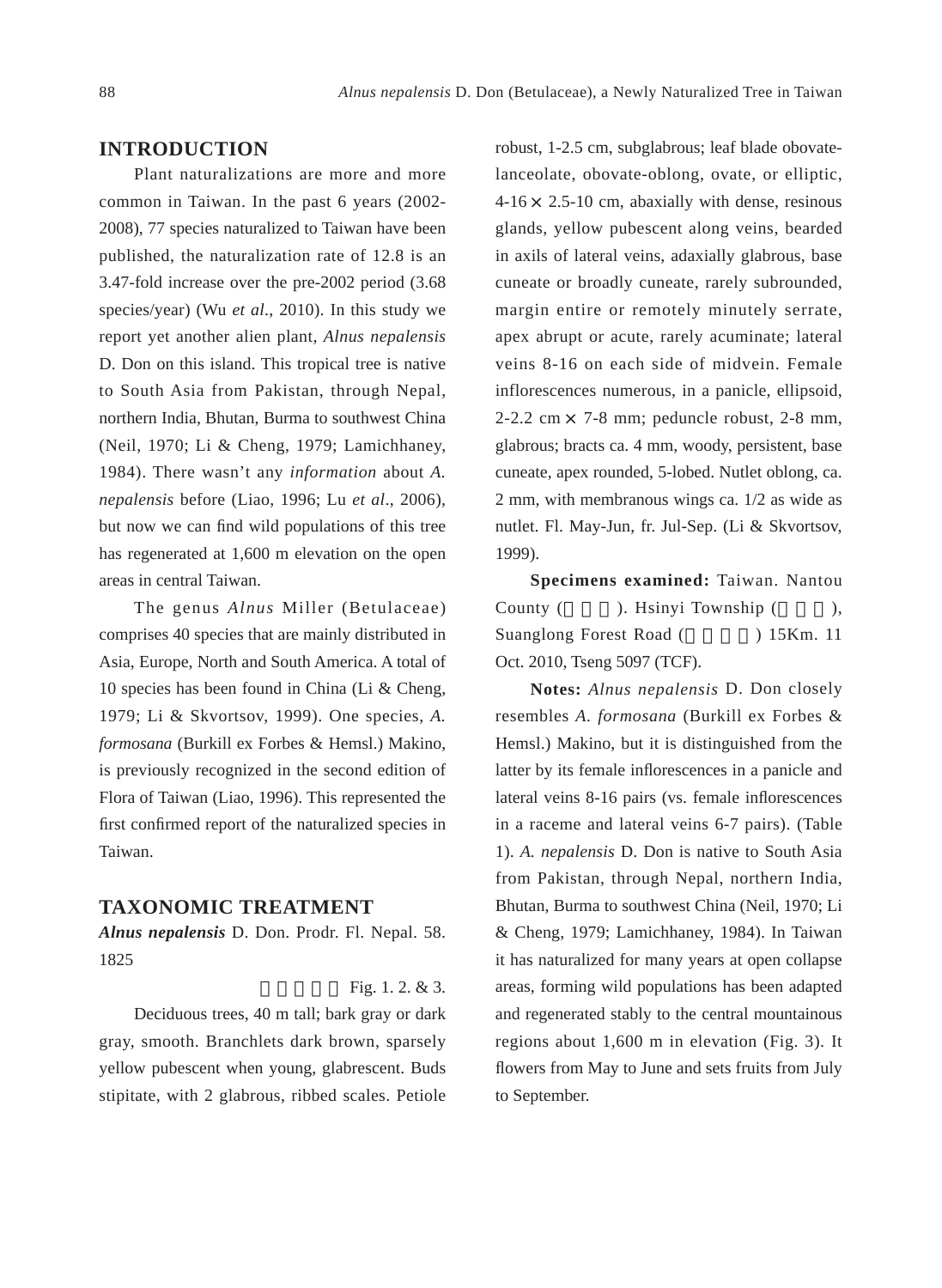|                       | Alnus nepalensis           | A. formosana      |
|-----------------------|----------------------------|-------------------|
| Leaves                |                            |                   |
| Size (cm)             | $10-16 \times 5-10$        | $6-12 \times 2-5$ |
| Shape                 | obovate to elliptic        | lanceolate-oblong |
| Margin                | entire or minutely serrate | serrate           |
| Lateral veins         | 8-16 pairs                 | 6-7 pairs         |
| Female inflorescences | panicle                    | raceme            |
| Peduncle              | $2-8$ mm                   | $3-5$ mm          |

Table 1. Comparison of *Alnus nepalensis* D. Don and *A. formosana* (Burkill ex Forbes & Hemsl.) Makino



Fig. 1. Alnus nepalensis D. Don A: Habit. B: Leaf. C: Inflorescence, male. D: Fruiting spike.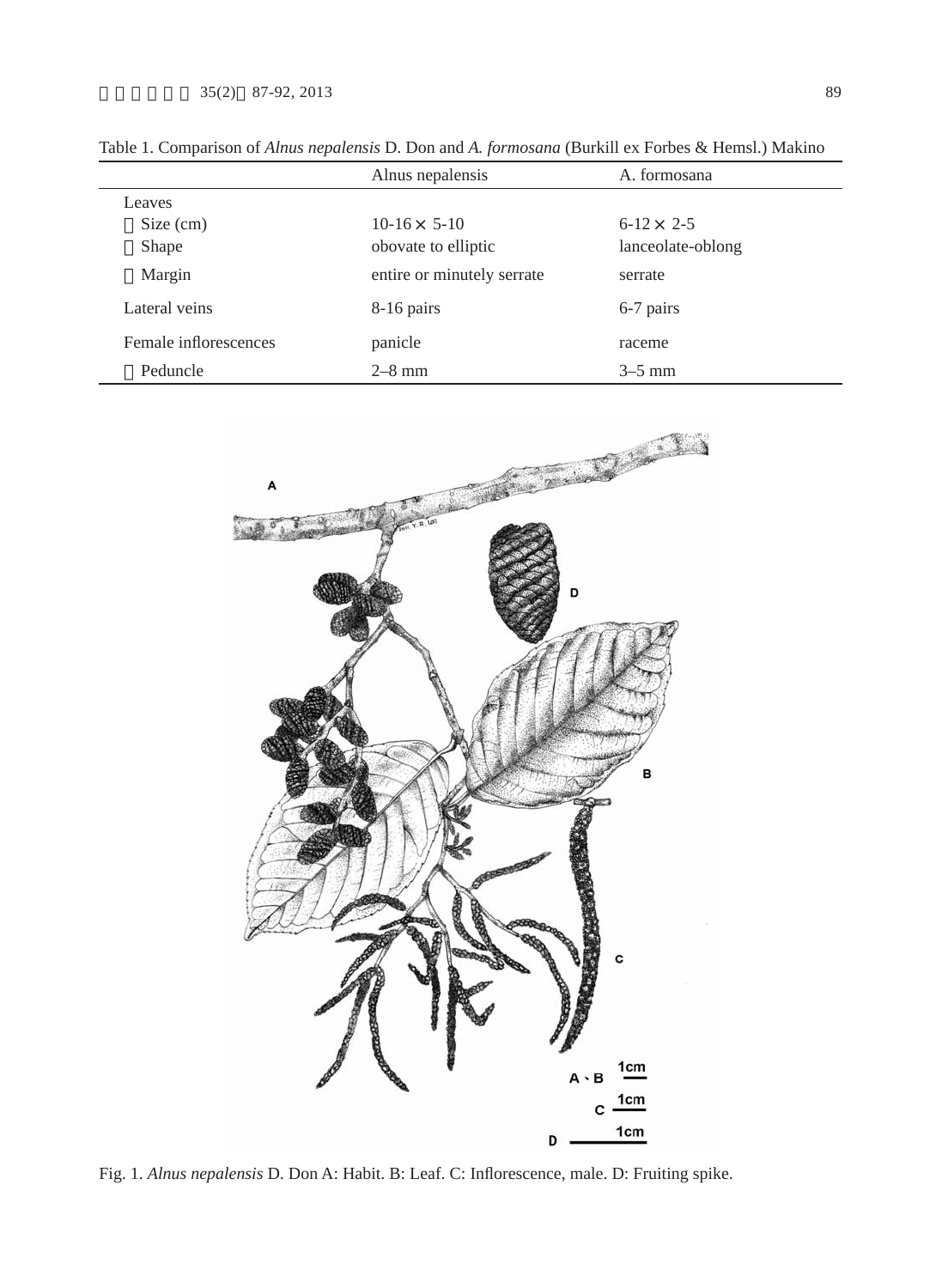

Fig. 2. *Alnus nepalensis* D. Don A: Habitat. B: Stem. C: Leaf, adaxial surface. D: Leaf, abaxial surface. E: Stipule. F: Inflorescence, male. G: Inflorescence, monoecious. H. Fruiting spike.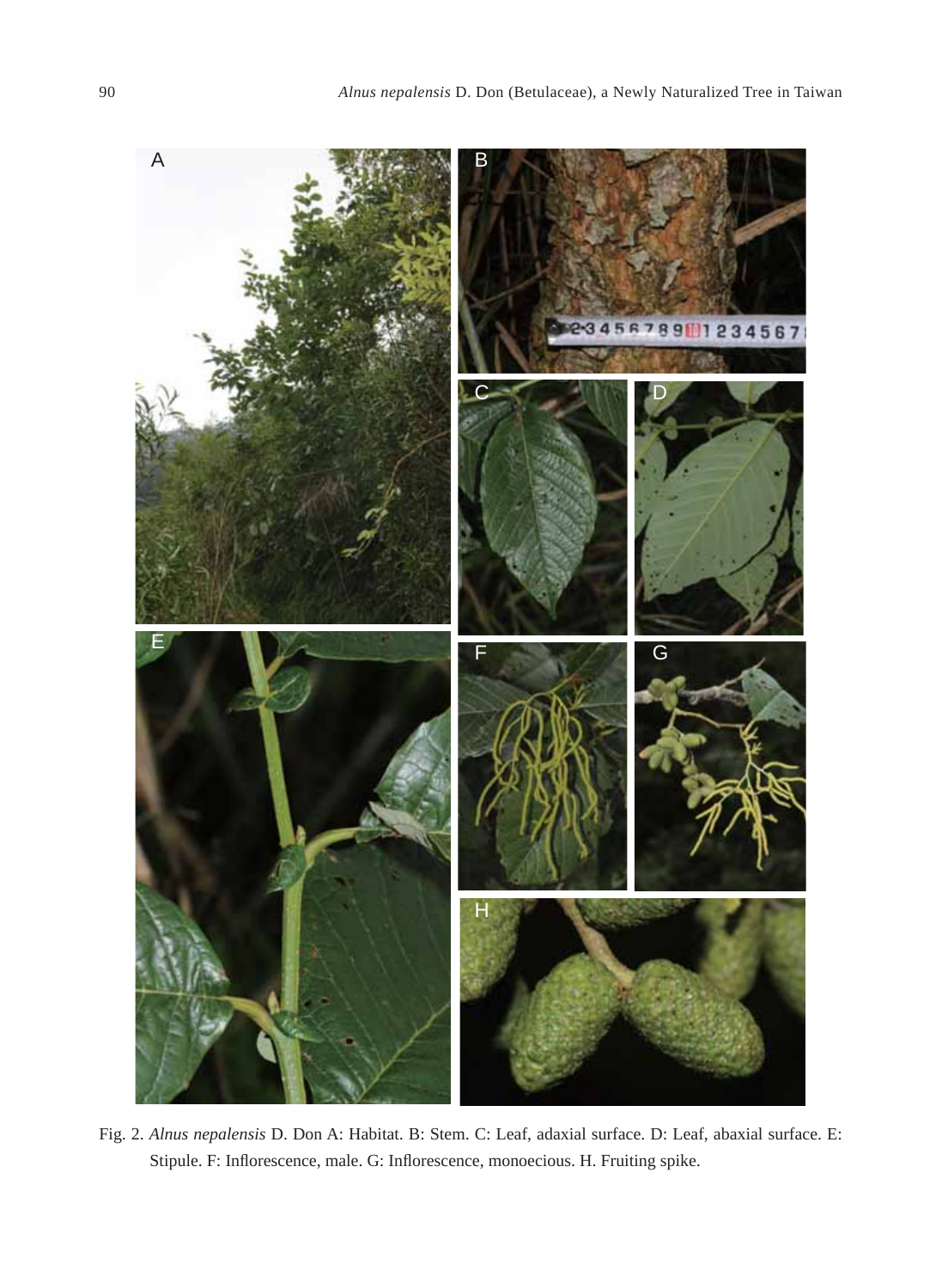

Fig. 3. Voucher specimen of *Alnus nepalensis* D. Don (*Tseng 5097*, TCF).